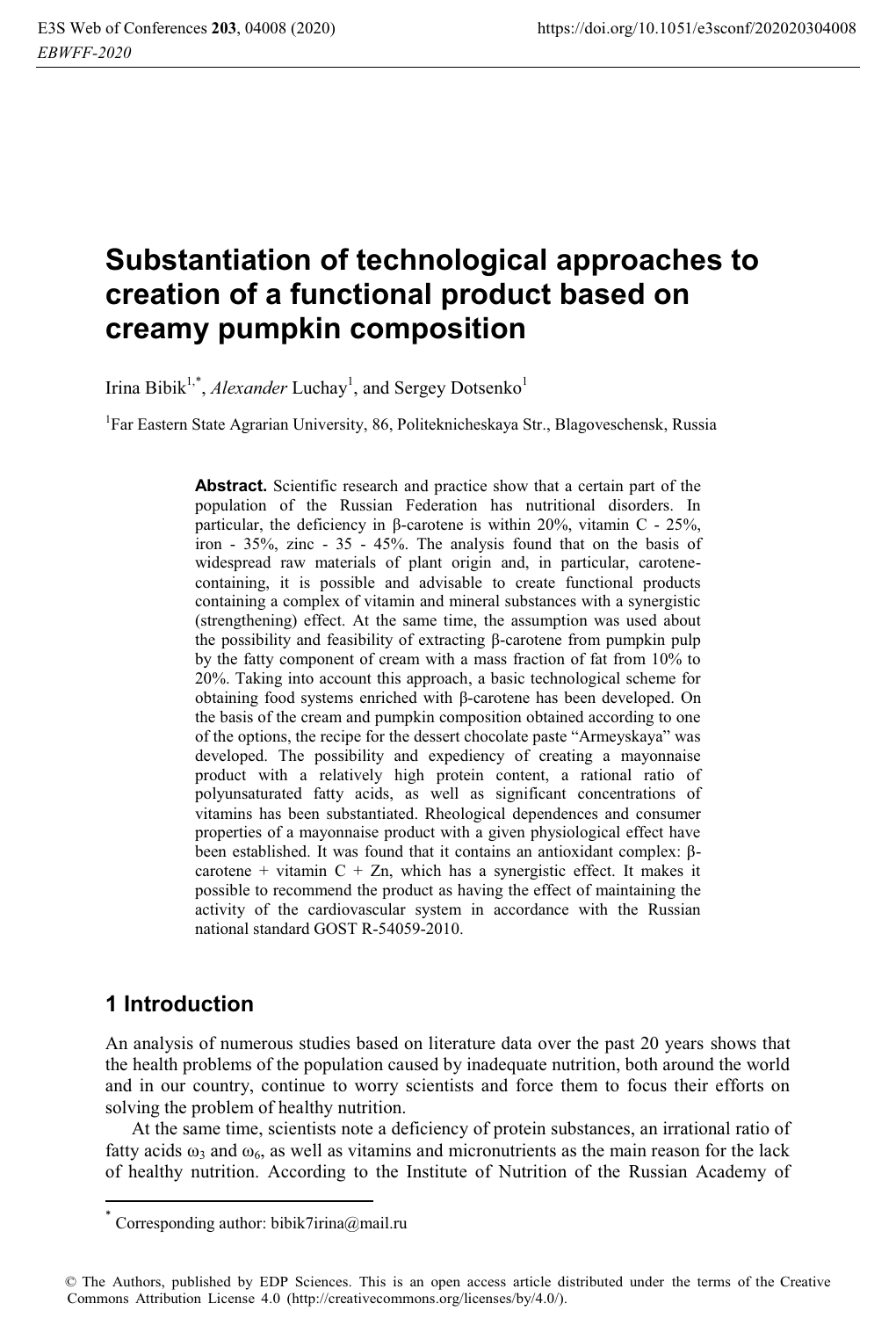Sciences, the most important violation of the nutritional status of the population of the Russian Federation is excessive consumption of animal fats with a deficiency of polyunsaturated fatty acids, complete proteins, vitamins (C, group B, E, β-carotene, etc.), selenium, zinc, iron and other macro- and microelements [1 - 5].

The authors of these works carried out certain studies in the framework of creating new functional products that allow designing nutritional status. So, the author of work [6] proposed to use drugs of a synthetic nature.

However, according to the authors of [7-12], this approach is not rational. At the same time, in our opinion, the existing resources of plant origin, containing biologically active substances, as well as essential nutrients, allows solving the problem of creating functional food products (FFP) using innovative methods of transforming raw materials [12].

As established on the basis of sources [10, 13-15], a rational way of using  $\beta$ -carotene is its extraction from various anatomical parts of carrots, sea buckthorn, brown algae, and pumpkin. At the same time, vitamins and minerals, which form the composition of certain complexes, are highly effective due to the presence of a synergistic effect [7].

Thus, the analysis and practice show that the creation of food products of a given composition and properties, provided with significant amounts of biologically active and mineral substances, as well as a balanced content of amino and fatty acids, is an important national economic problem that needs to be addressed.

The aim of the study is to substantiate and develop a recipe for dessert paste with a given physiological effect.

Research objectives:

1) substantiate the possibility and advisability of creating a dessert paste product based on a creamy pumpkin composition;

2) develop a basic technological scheme for obtaining a protein-vitamin dispersed system (PVDS), as well as an insoluble creamy pumpkin residue (ICPR);

3) develop a recipe for dessert pasta based on ICPR and give its comparative biochemical characteristics.

#### **2 Materials and Methods**

The working hypothesis is based on the assumption about the possibility and feasibility of extracting β-carotene from the pumpkin pulp by the fatty component of cream with a mass fraction of fat MFF =  $10 - 20\%$ .

Moreover, according to the data of the academician of the RAS N.N. Lipatov and his students [16], the amino acid balance of the protein in milk cream increases with an increase in the mass fraction of fat in them in comparison with those for skim milk.

At the same time, the data of E.N. Artemova, L.N. Stodolnik et al. [10, 14] showed that pumpkin pulp contains β-carotene from 40 to 70 mg/100 g, and also a number of other biologically active substances.

Thus, the possibility and expediency of obtaining compositions by a certain transformation of this type of raw material and milk cream is quite obvious.

In this regard, a basic technological scheme for obtaining products based on a creamy pumpkin composition has been developed, which is shown in Fig. 1.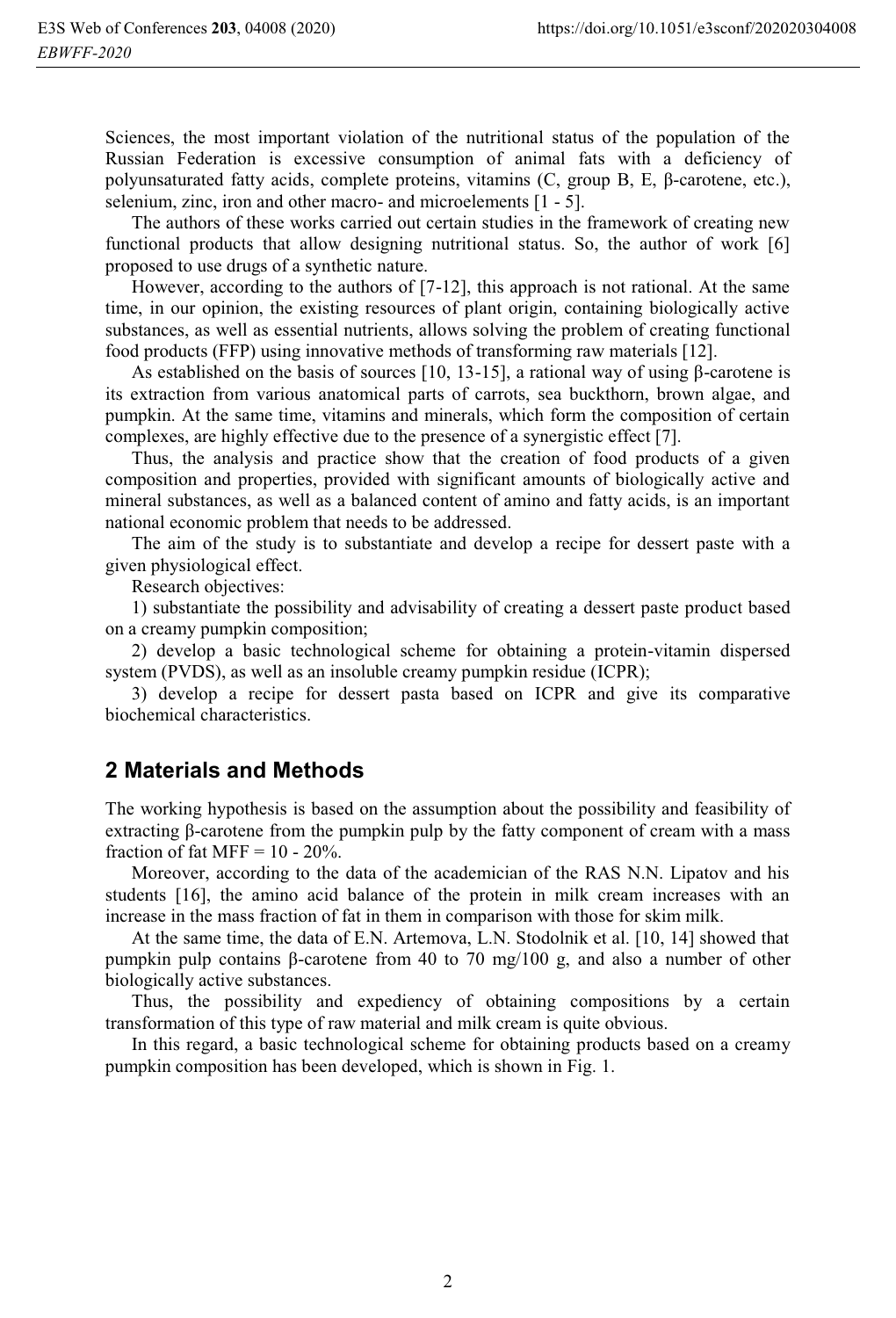

**Fig. 1.** Basic technological scheme for obtaining PVDS and ICPR.

According to the developed technological scheme, coarsely chopped and blanched pumpkin pulp of the Vitaminnaya variety is disintegrated in a creamy medium with MFF from 10% to 20% or more to an ultrafine and ultrahomogeneous state. Then, ICPR is separated from the obtained creamy pumpkin suspension, and a dessert paste is prepared on its basis. At the same time, the simultaneously obtained product in the form of PVDS can be used independently.

However, the program of further research suggests that we create on its basis an expanded range of functional products by, for example, thermoacid coagulation of proteins with a solution of ascorutin, vitamin PP, etc. with further transformation of the composition and properties of the resulting coagulum and whey (fortified).

Table 1 shows the recipe for the Armeyskaya dessert paste, and table 2 shows its comparative biochemical composition and energy value.

| Components                          | Mass fraction, % |
|-------------------------------------|------------------|
| ICPR                                | 40.0             |
| Powdered milk                       | 10.0             |
| Cocoa powder "Nutella" <sup>®</sup> | 50 O             |

**Table 1.** Recipe for the Armeyskaya dessert paste.

Table 2 shows comparative data on the biochemical composition of innovative dessert paste and chocolate paste "Nutella" ®.

## **3 Results**

Analysis of the data in table 1 shows that in terms of the content of these substances, the innovative dessert paste meets the requirements for functional food products (FFP) with a given physiological effect defined by the national standard GOST R-54059-2010.

The developed method is protected by a patent for an invention [17].

According to the data obtained, the developed product can be attributed to the FFP with the code designation PFFI (physiologically functional food ingredients):

– vitamin С (V-I-1BE GOST R-54059-2010);

– carotenoids (V-II-B GOST R -54059-2010);

– zinc Zn (V-I-1 GOST R -54059-2010).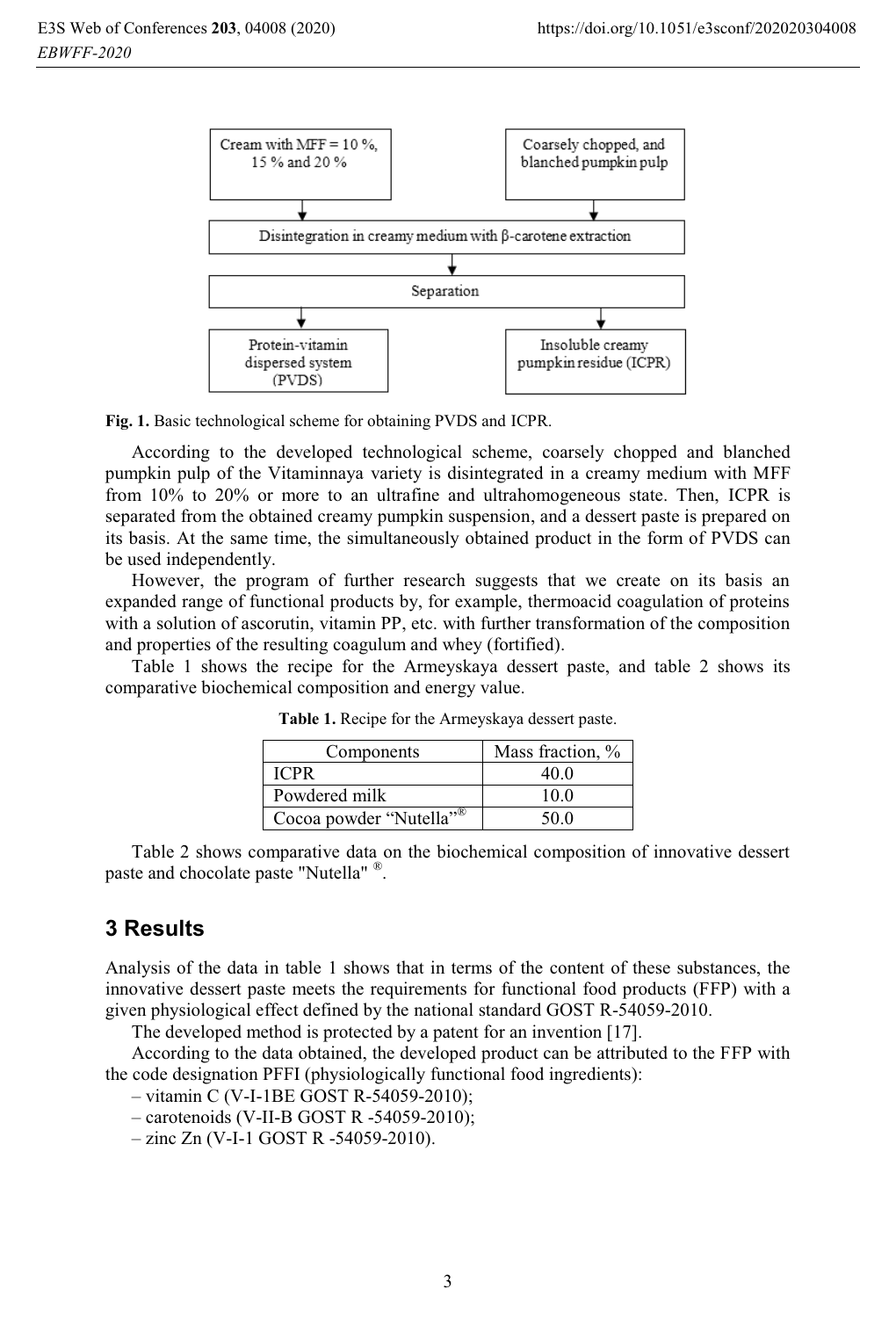| Product                           | Content             |      |            |                       |      |                      |            |             |      | Energy |
|-----------------------------------|---------------------|------|------------|-----------------------|------|----------------------|------------|-------------|------|--------|
|                                   | basic substances, % |      |            | minerals.<br>mg/100 g |      | vitamins, $mg/100 g$ | value,     |             |      |        |
|                                   |                     |      |            |                       |      |                      | kcal/100 g |             |      |        |
|                                   | protei              | fats | carbohy Fe |                       | Zn   | B-carotene-          |            | D           | ΙB۱  |        |
|                                   | ns                  |      | drates     | *                     |      |                      |            | ŵ           |      |        |
| pumpkin-<br>Creamy                |                     |      |            | 7.0                   | 8.3  | 4.0                  | 23.0       | $19.10 - 2$ | 10.5 |        |
| chocolate dessert pasta           | 5.0                 | 5.0  | 5.0        |                       |      |                      |            |             |      | 365.0  |
|                                   |                     |      |            | 50.0                  | 55.0 | 100.0                | 38.0       | 180         | 34.0 |        |
| "Nutella" <sup>®</sup><br>dessert |                     |      |            |                       |      |                      |            |             |      |        |
| chocolate<br>paste                | 6.3                 | 30.9 | 57.5       |                       |      |                      |            |             |      | 530.0  |
| <b>TS</b><br>according<br>to      |                     |      |            |                       |      |                      |            |             |      |        |
| 9129004-4229514910                |                     |      |            |                       |      |                      |            |             |      |        |

**Table 2.** Comparative biochemical composition and energy value of dessert pastes ( $x \pm m$ ;  $p \le 0.05$ ).

 $* - %$  from the daily norm of physiological need.

Continuing research in this area, a method for preparing a mayonnaise product of a functional orientation has been developed.

The development relates to the food industry and, in particular, to methods of preparing functional mayonnaise sauces.

There is a known method for preparing mayonnaise, including the joint homogenization of protein and lipid components, as well as other recipe components, in which coagulum is used as a protein component, and a blend of soybean and corn oils enriched with β-carotene extracted from carrots is used as a lipid component (Dotsenko S.M. et al. Technology of emulsion food products for specialized purposes // Food industry. 2014. No. 7. P. 37 - 41. Prototype).

The disadvantage of this method is the relatively low consumer properties due to the low content of β-carotene, with the simultaneous absence of flavonoids in the form of rutin, as well as relatively low organoleptic characteristics due to the absence of harmoniously combined creamy taste and pumpkin smell.

The object of the present invention is to obtain a functional mayonnaise product with relatively high consumer properties.

The technical result consists in the fact that this method allows obtaining a mayonnaise product with relatively high organoleptic characteristics in taste and smell with a given physiological effect of maintaining the cardiovascular system activity due to the presence of significant concentrations of β-carotene and the antioxidant complex "vitamin C + vitamin P".

This is achieved by the fact that a protein-lipid-vitamin coagulum is used as a protein component obtained by thermoacid coagulation of proteins in a soy-creamy-pumpkin dispersed system with a solution of ascorutin, and as a soy-corn-lipid component - a blend of oils with β-carotene extracted from pumpkin pulp of vitamin varieties, taken in the weight ratio coagulum : soybean-corn blend of oils  $= 1.5 : 1.0$ .

The method is carried out as follows.

At the beginning, a soybean-creamy-pumpkin dispersed system is prepared according to Fig. 2.

Then, on its basis, a protein-lipid-vitamin coagulum is prepared by thermoacid coagulation of proteins in it with an acid complex. The resulting coagulum is brought to the required moisture content by separating the whey product.

In parallel with this, a soy-corn blend is prepared with β-carotene extracted from the pulp of pumpkin.

The obtained coagulum containing proteins and lipids of plant and animal origin, fatsoluble vitamins E and β-carotene, as well as vitamin C and flavonoids in the form of rutin (vitamin P) are mixed and homogenized to obtain a mayonnaise product.

Pre-prepared soybean seeds, for example the Sonata variety, containing significant concentrations of vitamin E, proteins and lipids, together with prepared pumpkin pulp of vitamin varieties, for example Vitaminnaya, in a weight ratio of 1: 1 are disintegrated, for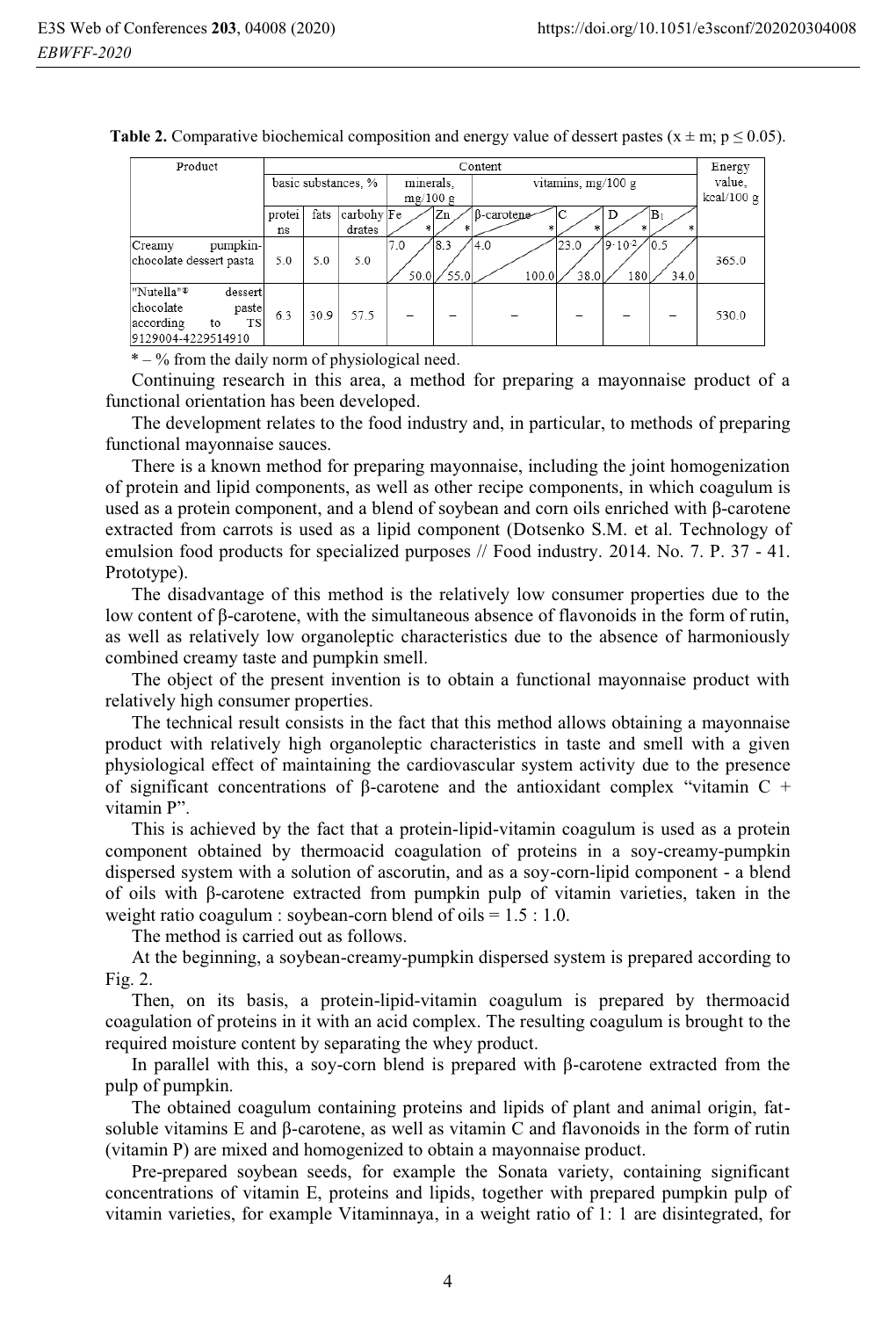example, in a buttermilk medium, obtaining a suspension, which is then divided into a soybean-buttermilk-pumpkin dispersed system (SBPDS) and an insoluble soybeanpumpkin residue.

In parallel with this, a creamy pumpkin dispersed suspension is prepared with subsequent separation of the insoluble creamy pumpkin residue from the protein-lipidvitamin dispersed system (PLVDS) containing significant concentrations of β-carotene.

The obtained SBPDS and PLVDS are mixed in a weight ratio of 1: 1 and homogenized. In the obtained protein-lipid-dispersed system, thermoacid coagulation is carried out with 5% buttermilk solution of ascorutin, obtaining a protein-lipid-vitamin coagulum (PLVC) enriched with fat-soluble vitamins E and β-carotene, as well as vitamins C and P with significant concentrations.

The obtained PLVC is mixed and homogenized with a lipid biocomplex based on a blend of soybean and corn oils enriched with β-carotene extracted according to the traditional scheme from the pulp of vitamin varieties of pumpkin in a weight ratio coagulum: blend = 1.5: 1. Connection of two systems containing fat-soluble β-carotene provides its significant concentration in the resulting system by eliminating the so-called 'dilution' effect.

Table 3 shows the comparative biochemical composition of the proposed mayonnaise product, analogue and traditional "Provencal".

Analysis of the data in table 3 shows that with a rational daily intake of a mayonnaise product equal to 35 - 40 grams, a person's daily need for β-carotene will be satisfied only by 10.4%, which indicates its insufficient concentration in the product. At the same time, the presence of a significant concentration of vitamin P in a daily dose of 40 grams, which is equal to 26.88%, distinguishes the proposed mayonnaise from the prototype.

At the same time, in taste and smell (moderately pronounced creamy pumpkin), the proposed mayonnaise surpasses the prototype by 0.6 points, i.e. by 12.5%.

| Products                                                      |                     |       | Content                           | Energy<br>value. | Organoleptic indicator by<br>taste, score |                   |                                           |                  |        |     |     |     |     |
|---------------------------------------------------------------|---------------------|-------|-----------------------------------|------------------|-------------------------------------------|-------------------|-------------------------------------------|------------------|--------|-----|-----|-----|-----|
|                                                               | basic substances, % |       | vitamins, $mg/100 g$              |                  |                                           |                   | kcal/100 appearance color   taste   smell |                  |        |     |     |     |     |
|                                                               |                     |       | proteins lipids carbohydrates ash |                  | B-<br>caroténe                            | E                 | 湯                                         | P                | g      |     |     |     |     |
| 1. Creamy<br>pumpkin<br>mayonnaise                            | 13.26               | 42.7  | 0.5                               | 1.5              | 5.66<br>113.2                             | 78.3/<br>261      | 78                                        | 16.8<br>130 67.2 | 437.34 | 4.8 | 4.8 | 4.8 | 4.8 |
| 2. According<br>to the<br>prototype                           | 11.4                | 44.54 | 11.04                             | 3.0              | 1.3<br>26.0                               | $27.48 -$<br>91.6 |                                           |                  | 490.62 | 4.8 | 4.8 | 4.2 | 4.2 |
| 3.<br>"Provencal"<br>in accordance<br>with GOST<br>31761-2012 | 1.5                 | 67.0  | 2.6                               | 1.0              | 0.01                                      | tr.               | tr.                                       |                  | 627.0  | 4.8 | 4.8 | 4.0 | 4.0 |

**Table 3.** Comparative biochemical composition of mayonnaise products ( $\bar{x} \pm \tau$ ; p $\leq 0.05$ ).

- according to option  $2 = 7.5 : 1$ ;  $0.9:1.0$ 

\* - % from the daily norm of physiological need.

# **4 Discussion**

Thus, the proposed mayonnaise product in its consumer properties meets the requirements for functional products, since has significant concentrations of β-carotene and flavonoids (vitamin P), as well as other vitamins (E and C).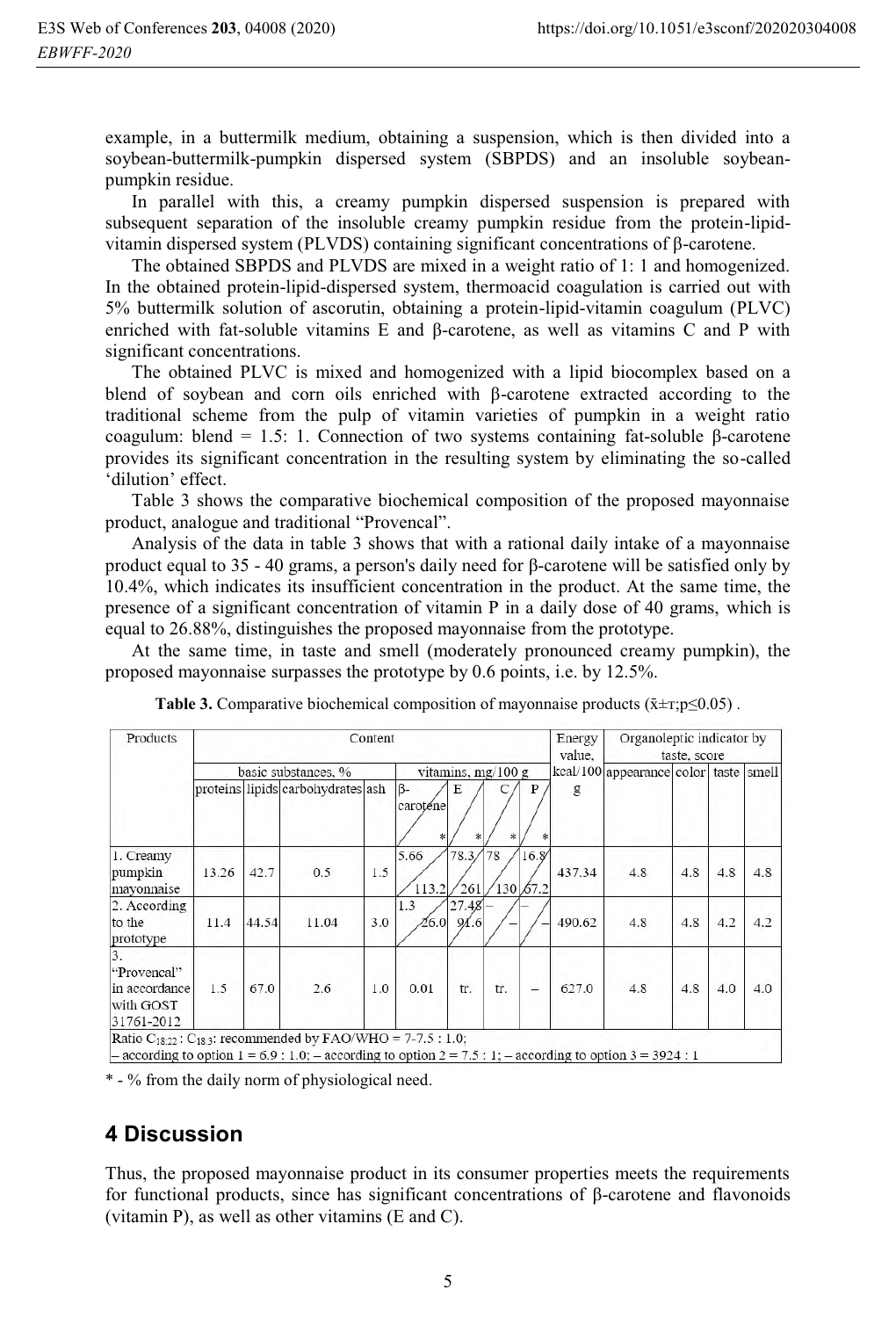In this regard, it is functional with a given physiological effect of maintaining the activity of the cardiovascular system and has the following codes for physiologically functional ingredients in accordance with GOST R-52349-2005 and GOST R 54059-2010:

- vitamin С (V-I-1B GOST R-54059-2010);
- vitamin Е (V-II-1;3B GOST R-54059-2010);
- β-carotene (V-II-1;3B GOST R-54059-2010)
- vitamin Р (flavonoid) (V-I-4;5B GOST R-54059-2010);
- polyunsaturated fatty acids  $C_{18:22}$ :  $C_{18:3}$  (V-I-2;3 GOST R-54059-2010).

A method for preparing a functional mayonnaise product includes mixing and homogenizing a protein, soybean-corn lipid, enriched with β-carotene components. A protein-lipid-vitamin coagulum obtained by thermoacid coagulation of proteins in a soycreamy-pumpkin dispersion system with a solution of ascorutin is used as a protein component, and a blend of oils with β-carotene extracted from vitamin pumpkin pulp is used as a soy-corn-lipid component enriched with β-carotene. They are taken in a following ratio by weight - coagulum: soybean-corn blend of oils - 1.5: 1.0.



The developed mayonnaise has an attractive appearance, pronounced taste and aroma, rich orange-yellow color.

At the final stage of research, a dependence was determined that characterizes the change in effective viscosity  $\eta$  on the storage time of the developed product  $t_{st}$ . It is shown in Fig. 3.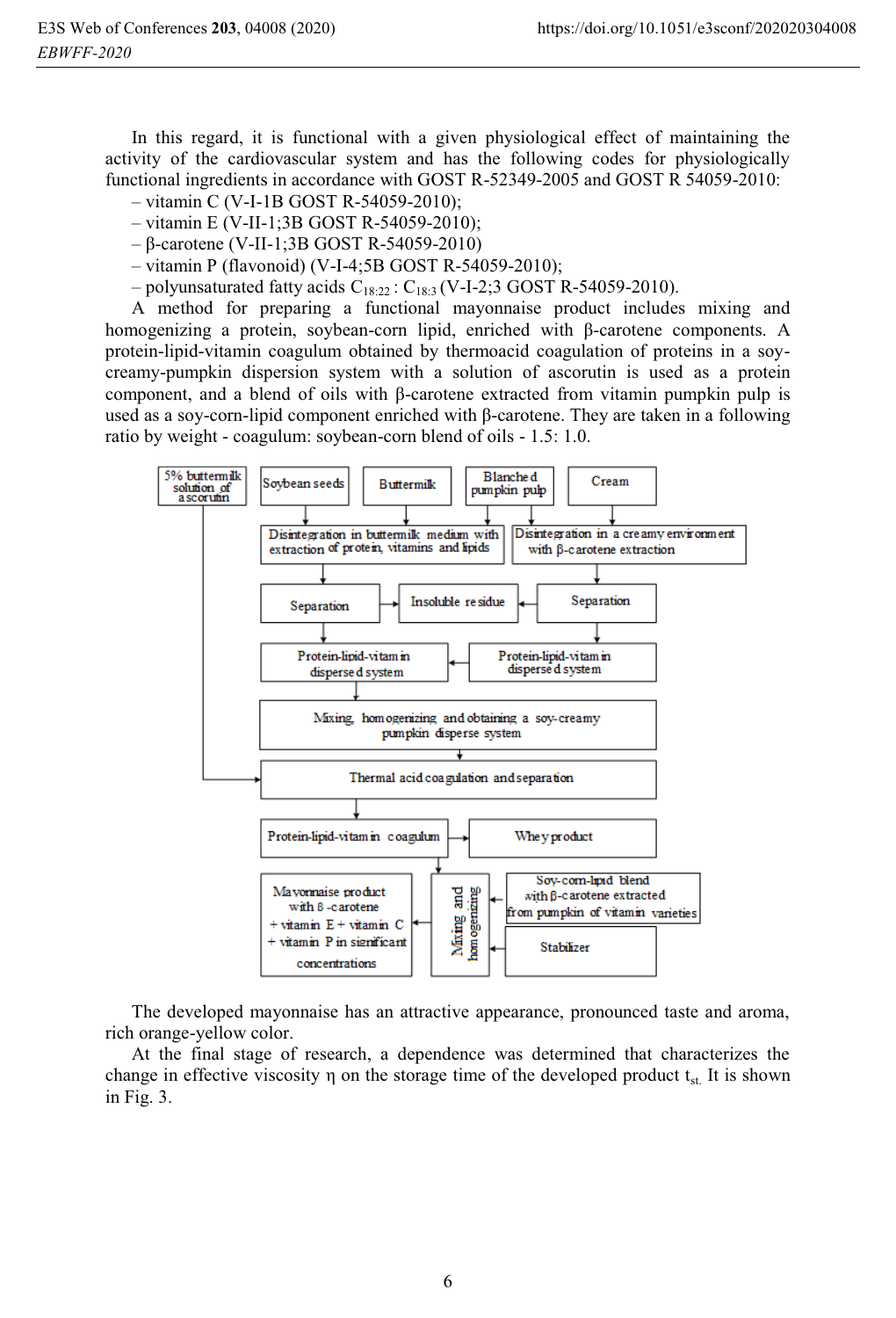

**Fig. 3.** Change in effective viscosity <sup>η</sup> of mayonnaise product samples during storage 1 - soy-cream; 2 - control sample.

## **5 Conclusion**

On the basis of the substantiated possibility and expediency of creating an FFP using a creamy pumpkin composition, a basic technological scheme for obtaining a dessert paste product "Armeyskiy" with an appropriate recipe has been developed.

Comparative biochemical composition of innovative and traditional products showed that the composition of the first one meets the requirements for FFP with a given physiological effect of maintaining the activity of the cardiovascular system.

The further research program provides for the creation of an expanded range of FFPs based on protein-vitamin-dispersed systems.

#### **References**

- 1. V.A. Tutelyan *Nutrition and health Food industry*, **5**, 5 6 (2004)
- 2. A.A. Kudryashova The influence of nutrition on human health Food industry, **2**. 67, .(2005)
- 3. A.F. Doronin, B.A. *Shenderov Functional nutrition* 295 (2002)
- 4. A.D. Durnev, L.A. Oganesyan, A.B. Lisitsyn Functional food products, *Storage and processing of agricultural raw materials*, **9**, 15 – 21 (2007)
- 5. L.N. Shatnyuk, T.V. Spiricheva Scientific aspects of the use of innovative ingredients in the production of specialized food products Food ingredients. Raw materials and additives **2**, 15-18 (2010)
- 6. N.L. Naumova. Scientific substantiation and practical aspects of the development of functional foods with antioxidant properties: abstract of thesis of doc. tech. sciences Chelyabinsk 34, (2017)
- 7. A.V. Shabrov, V.A. Dadali, V.G. Makarov. *Biochemical bases of the action of food microcomponents*, 189, (2003)
- 8. S.G. Kozlov.. Research and development of technologies for whey gel-like products using plant raw materials: abstract of thesis of doc. tech. sciences, 40 (2008)
- 9. L.V. Golubeva, E.I. Melnikova, E.B. Tereshkova Vegetable raw materials in milkcontaining dessert products, **2**. 56 – 57 (2002)
- 10. E.N. Artemova, K.V. Daichenko The quality of emulsions based on flour from seeds of various pumpkin varieties Storage and processing of agricultural raw materials, **5**, 65 – 67 (2009)